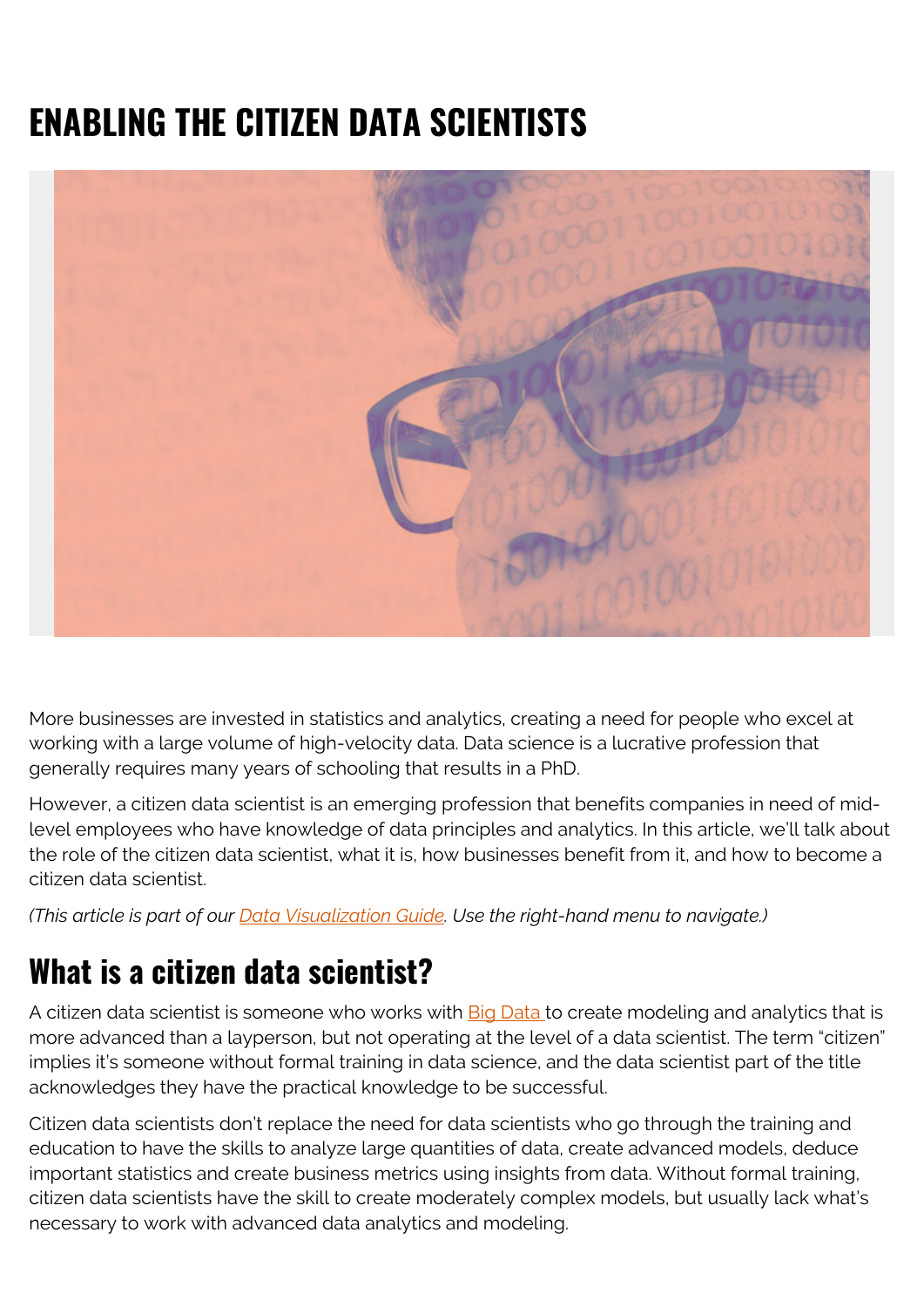Still, becoming a citizen data scientist is an increasingly popular choice for people who aren't ready to dive into a PhD but are skilled with data, because there is a greater need for talented data professionals than there are data scientists to fill the roles. This makes for an especially lucrative profession for the right person who is ready to take their mid-tier data modeling and analytics skills to the next level of employment.

#### **Who can become a citizen data scientist?**

To become a citizen *data scientist* you need to have the following skills and traits:

- **Organizational context:** The right person is someone who understands the vision, mission, and needs of the company, and how data helps propel their needs.
- **Divergent thinking:** The ideal citizen data scientist can think outside the box, coming up with data models and connections that go beyond what the average layperson would conceptualize.
- **Strong analytical skills:** A citizen data scientist must be analytical as a hallmark of the role. Being able to perform fairly complex data analysis is part of the job.
- **Ability to assess information meaningfully:** It's important for a citizen data scientist not only to assess the data in front of them logically but also to draw meaningful conclusions from it that the average person might not see.
- **Emphasize business value:** In data analysis, a citizen data scientist must be able to emphasize the value in what they are doing in order to develop into the position as a promotion from their existing duties.
- **Industry adjacency:** The best candidates for a citizen data scientist work in a field that is adjacent to data science, something with lots of math and analytical processes. Software developers and engineers might be good candidates for the role.

## **The role of data science in enterprise business**

In enterprise business, data science provides important insight into the variables that are at the core of a company's business model. Things like customer traits and activities, sales growth, resource consumption, and employee retention can all be modeled using data science.

Data models are at the heart of data science. These visual components offer easily digestible information about how points of data relate to one another, and the goals of the company. These models determine how data is structured and compiled in databases and other warehousing and analytics tools that offer deep insights and make them usable. They give context to important data.

Creating a data model requires an understanding of programming and data relationships. In recent history, it's a role that's been assumed predominantly by data scientists. But as the need for consistent, quality data, analytics, and insights continues to dominate digital businesses, some people in adjacent roles have been able to propel themselves into a new career--citizen data scientist.

While a scarcity of data scientists has encouraged business leaders to consider their options, technology is driving the democratization of data, modeling, and analytics. This is an exciting time for businesses who need to understand the important insights Big Data has to offer. With platform technology that makes modeling easier, the right candidate for the role can expand their impact on the organization while leaving room for a data scientist to create advanced models that might be